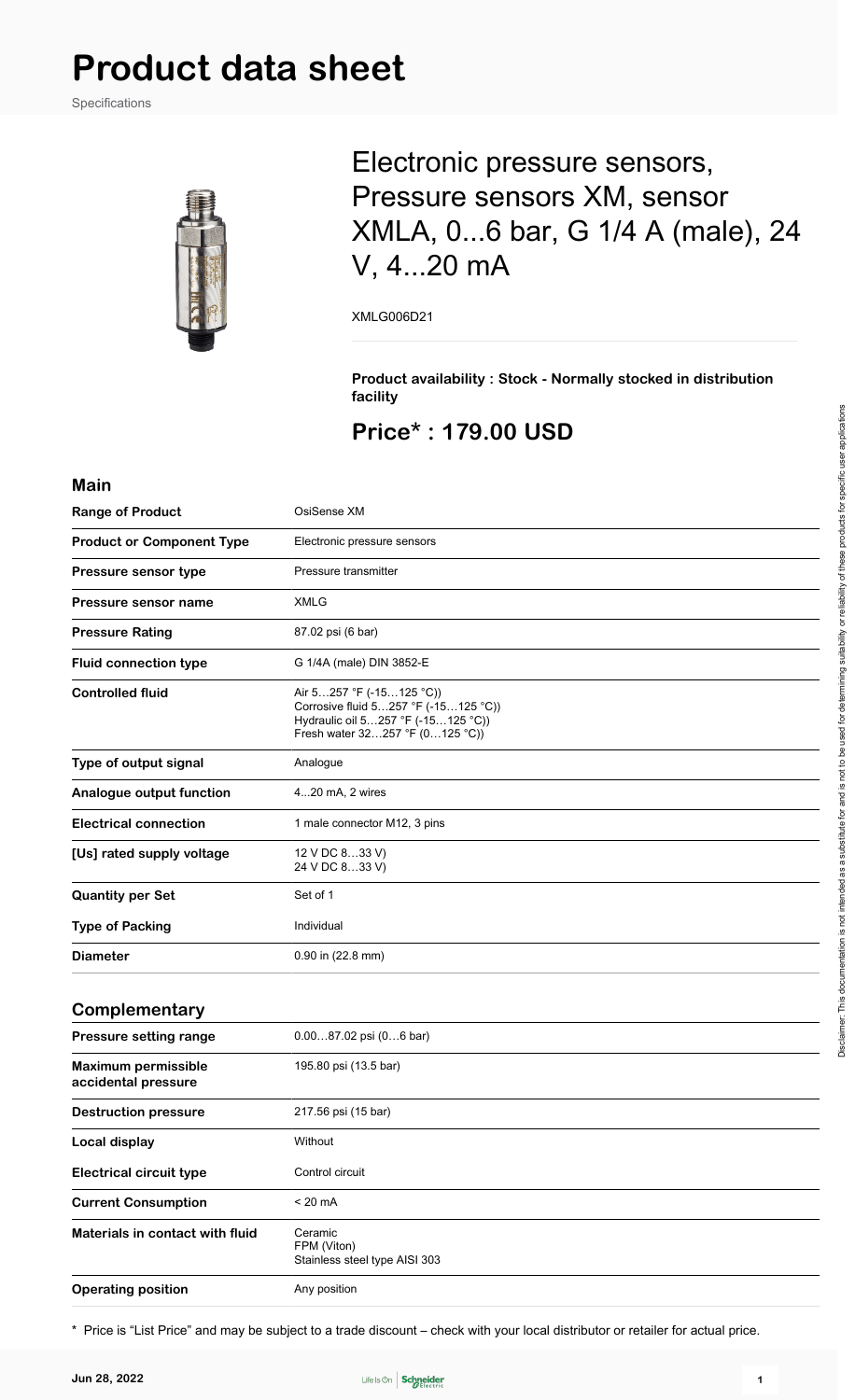| <b>Protection Type</b>                    | Load short-circuit<br>Reverse polarity                         |
|-------------------------------------------|----------------------------------------------------------------|
| <b>Surge withstand</b>                    | 1 kV 42 Ohm EN/IEC 61000-4-5<br>500 kV 12 Ohm EN/IEC 61000-4-5 |
| [Uimp] rated impulse withstand<br>voltage | $0.5$ kV                                                       |
| Response time on output                   | $< 2$ ms                                                       |
| Drift of the sensitivity                  | +/- 0.015 % of measuring range/°C                              |
| Drift of the zero point                   | +/- 0.015 % of measuring range/°C                              |
| <b>Measurement accuracy</b>               | $+/-$ 0.3 % of the measuring range                             |
| Repeat accuracy                           | $+/-$ 0.1 % of the measuring range                             |
| <b>Mechanical durability</b>              | 10000000 cycles                                                |
| <b>Net Weight</b>                         | $0.21$ lb(US) $(0.095$ kg)                                     |
| <b>Height</b>                             | 2.29 in (58.1 mm)                                              |
| Length                                    | 1.91 in (48.5 mm)                                              |
| Scale type                                | <b>Fixed differential</b>                                      |
|                                           |                                                                |

#### **Environment**

| <b>Standards</b>                                       | EN/IEC 61326-2-3<br><b>CE</b>                                      |
|--------------------------------------------------------|--------------------------------------------------------------------|
| <b>Product Certifications</b>                          | CSA C22.2 No 14<br>EAC<br><b>UL 508</b>                            |
| <b>Protective treatment</b>                            | <b>TC</b>                                                          |
| <b>Ambient Air Temperature for</b><br><b>Operation</b> | $5185$ °F (-1585 °C)                                               |
| <b>Ambient Air Temperature for</b><br><b>Storage</b>   | $-40185$ °F (-4085 °C)                                             |
| <b>Vibration resistance</b>                            | 20 gn 92000 Hz)EN/IEC 60028-2-6                                    |
| <b>Shock resistance</b>                                | 25 gn 11 ms EN/IEC 60068-2-27                                      |
| Resistance to electrostatic<br>discharge               | 15 kV in air EN/IEC 61000-4-2<br>8 kV on contact EN/IEC 61000-4-2  |
| Resistance to electromagnetic<br>fields                | 182.88 V/m (200 V/m) 801000 Hz EN/IEC 61000-4-3                    |
| <b>Resistance to fast transients</b>                   | 4 kV EN/IEC 61000-4-4                                              |
| <b>Resistance to conducted</b><br>disturbances         | 30 V 0.1580 Hz)EN/IEC 61000-4-6                                    |
| <b>Resistance to magnetic fields</b>                   | 98.43 A/m (30 A/m) 50 Hz EN/IEC 61000-4-8                          |
| IP degree of protection                                | IP66 conforming to EN/IEC 60529<br>IP67 conforming to EN/IEC 60529 |
| <b>NEMA Degree of Protection</b>                       | NEMA <sub>4</sub>                                                  |

## **Ordering and shipping details**

| Category                 | 21551-XMLE, XMLF, XMLG PRESSURE SENSORS |
|--------------------------|-----------------------------------------|
| <b>Discount Schedule</b> | DS <sub>2</sub>                         |
| <b>GTIN</b>              | 3389119018715                           |
| Nbr. of units in pkg.    |                                         |
| Package weight(Lbs)      | 4.73 oz (134.0 g)                       |
| Returnability            | No                                      |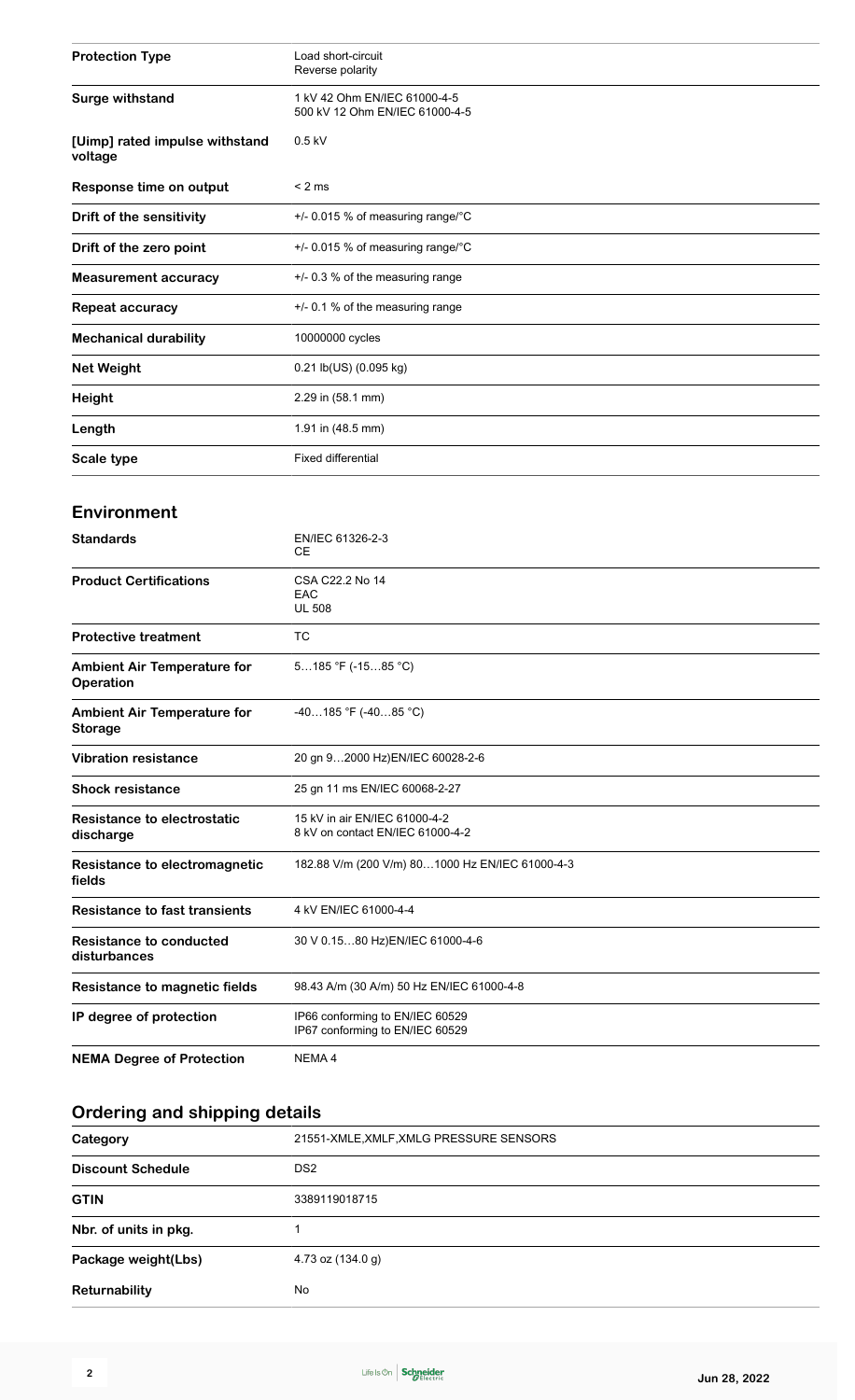#### **Packing Units**

| <b>Faunilly Ullits</b>              |                        |
|-------------------------------------|------------------------|
| <b>Unit Type of Package 1</b>       | <b>PCE</b>             |
| Package 1 Height                    | 1.89 in (4.8 cm)       |
| Package 1 width                     | 5.35 in (13.6 cm)      |
| Package 1 Length                    | 4.02 in (10.2 cm)      |
| Unit Type of Package 2              | S02                    |
| <b>Number of Units in Package 2</b> | 12                     |
| Package 2 Weight                    | 4.22 lb(US) (1.913 kg) |
| Package 2 Height                    | 5.91 in (15 cm)        |
| Package 2 width                     | 11.81 in (30 cm)       |
| Package 2 Length                    | 15.75 in (40 cm)       |

## **Offer Sustainability**

| California proposition 65  | WARNING: This product can expose you to chemicals including: Diisononyl phthalate (DINP), which<br>is known to the State of California to cause cancer, and Di-isodecyl phthalate (DIDP), which is known<br>to the State of California to cause birth defects or other reproductive harm. For more information go to<br>www.P65Warnings.ca.gov |
|----------------------------|------------------------------------------------------------------------------------------------------------------------------------------------------------------------------------------------------------------------------------------------------------------------------------------------------------------------------------------------|
| <b>REACh Regulation</b>    | <b>REACh Declaration</b>                                                                                                                                                                                                                                                                                                                       |
| <b>EU RoHS Directive</b>   | Pro-active compliance (Product out of EU RoHS legal scope)<br><b>EU RoHS Declaration</b>                                                                                                                                                                                                                                                       |
| Mercury free               | Yes                                                                                                                                                                                                                                                                                                                                            |
| RoHS exemption information | Yes                                                                                                                                                                                                                                                                                                                                            |

## **Contractual warranty**

**Warranty** 18 months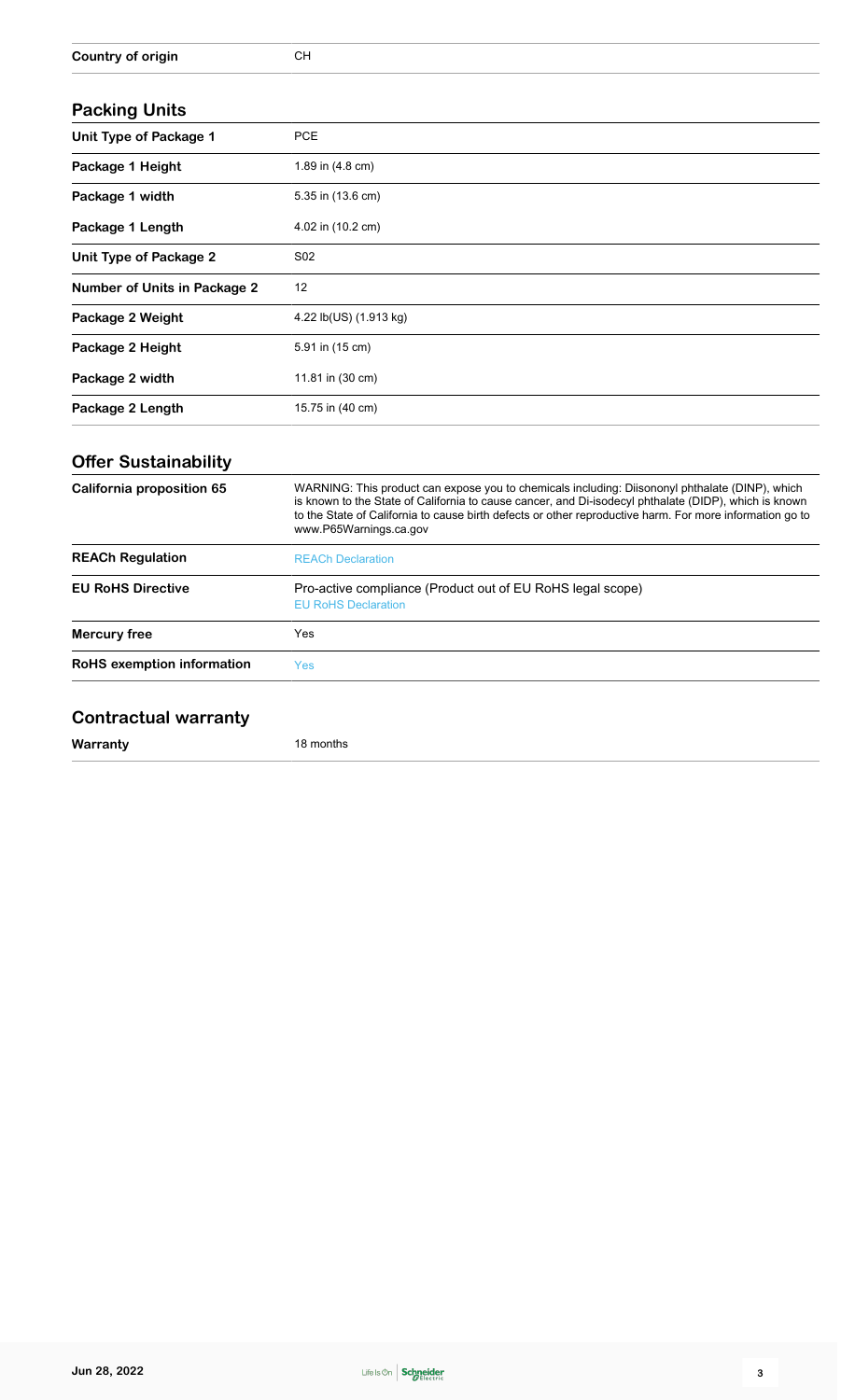Dimensions Drawings

#### **Dimensions**

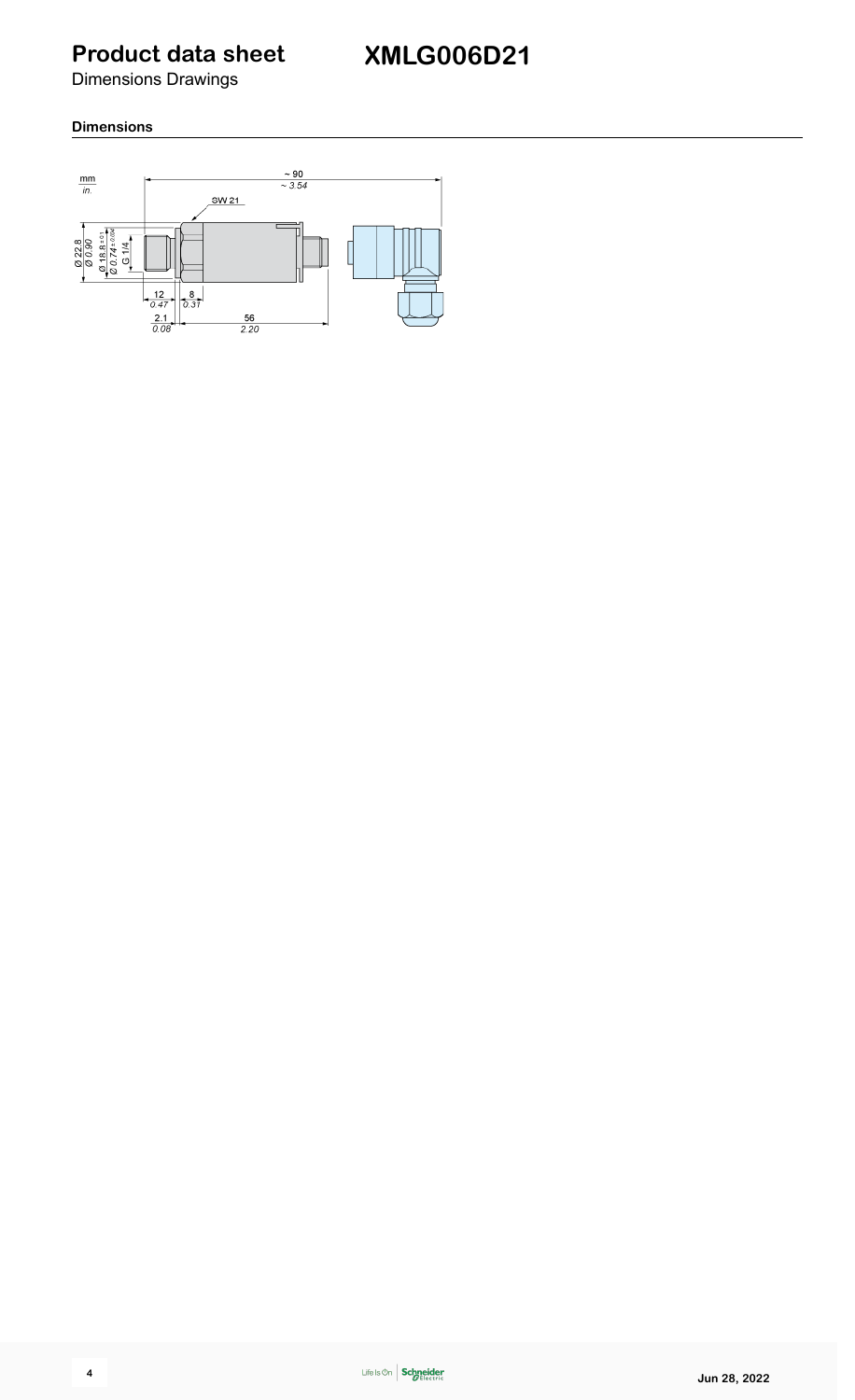**XMLG006D21**

Connections and Schema

#### **Wiring Diagram**

#### **2-Wire Technique (4-20 mA)**